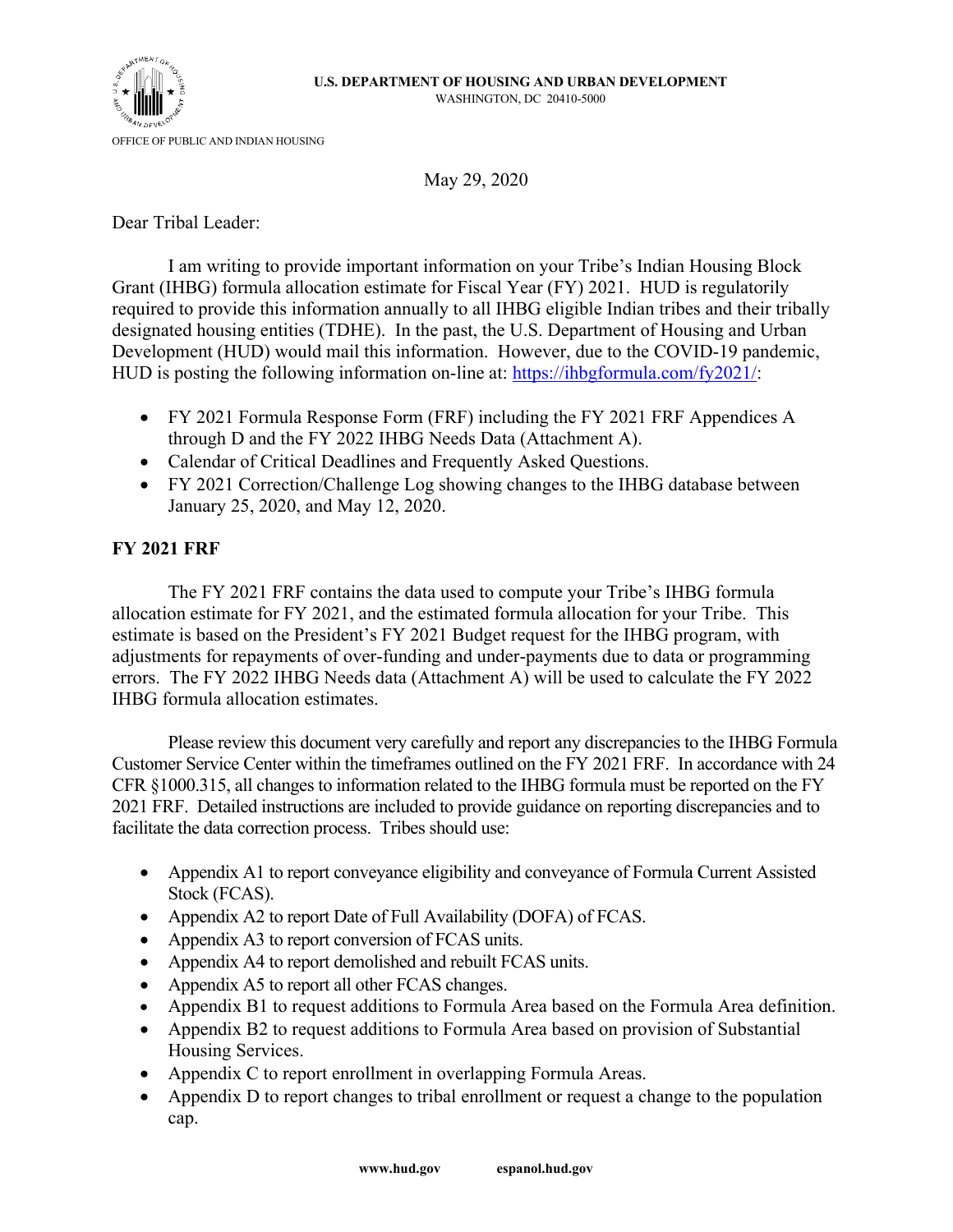In accordance with Section 302(b)(1) of the Native American Housing Assistance and Self-Determination Act, 25 U.S.C. § 4152(b)(1), Mutual Help and Turnkey III units developed under the United States Housing Act of 1937 that are conveyed or eligible to be conveyed prior to the start of the Federal fiscal year (October 1<sup>st</sup>), will cease to be eligible as FCAS in the following fiscal year, unless the Tribe can demonstrate that a unit has not been conveyed for reasons beyond its control. By the terms of their Mutual Help and Occupancy Agreements, such units are eligible for conveyance no later than 25 years from the inception of those agreements, which generally corresponds to the DOFA.

Accordingly, all units within a project that have reached their DOFA in FY 1995 can no longer be considered as FCAS. As applicable, HUD has removed these units from the Tribe's FCAS data, as shown in the FCAS section of the FY 2021 FRF. If your Tribe believes that any of these units are still eligible as FCAS, please identify the project and unit number and provide the necessary information in accordance with the FRF as follows:

- 1. If the unit was converted to and is currently managed as a Low Rent unit, provide the information required in Appendix A3.
- 2. If there is a subsequent homebuyer, or the unit is still within the term of its lease-to-own agreement, please provide the information required in Appendix A5, including the date that the current agreement was signed and the termination date of the agreement.

In accordance with 24 CFR §1000.319, IHBG recipients are responsible for verifying and reporting changes to their FCAS on the FRF. As an IHBG recipient, if your Tribe does not report changes on the FRF in a timely manner and receives an over-payment based on ineligible units, your Tribe will be required to repay the funds within five fiscal years. Tribes will not receive back-funding for any FCAS eligible units that were not reported in a timely manner.

## **FY 2021 IHBG Formula Allocation Estimate and Calculations**

HUD based the estimated IHBG formula allocation on the President's FY 2021 Budget request of \$600,000,000. Please keep in mind that the actual appropriation may differ, thus affecting your Tribe's final FY 2021 formula allocation. In addition, your final FY 2021 formula allocation may vary from this estimate resulting from your Tribe's or other tribes' pending corrections and/or challenges to the data reported on the FRF.

As in prior years, the Needs component of the IHBG formula allocation was estimated using single-race and multi-race Census data. The amount of each Tribes' formula allocation was estimated based on the greater of the two, pursuant to the language in the President's FY 2021 Budget. The Needs section of the FRF indicates which data was used to calculate your Tribe's IHBG formula allocation estimate.

The Needs component also incorporates minimum needs funding. In accordance with 24 CFR §1000.328, Tribes receiving less than \$200,000 under the FCAS component of the IHBG formula allocation and have households at or below 80 percent of median income are eligible to receive a minimum IHBG allocation under the Needs component. The minimum funding is equal to 0.007826 percent of the available appropriations for a fiscal year, after set-asides. In the